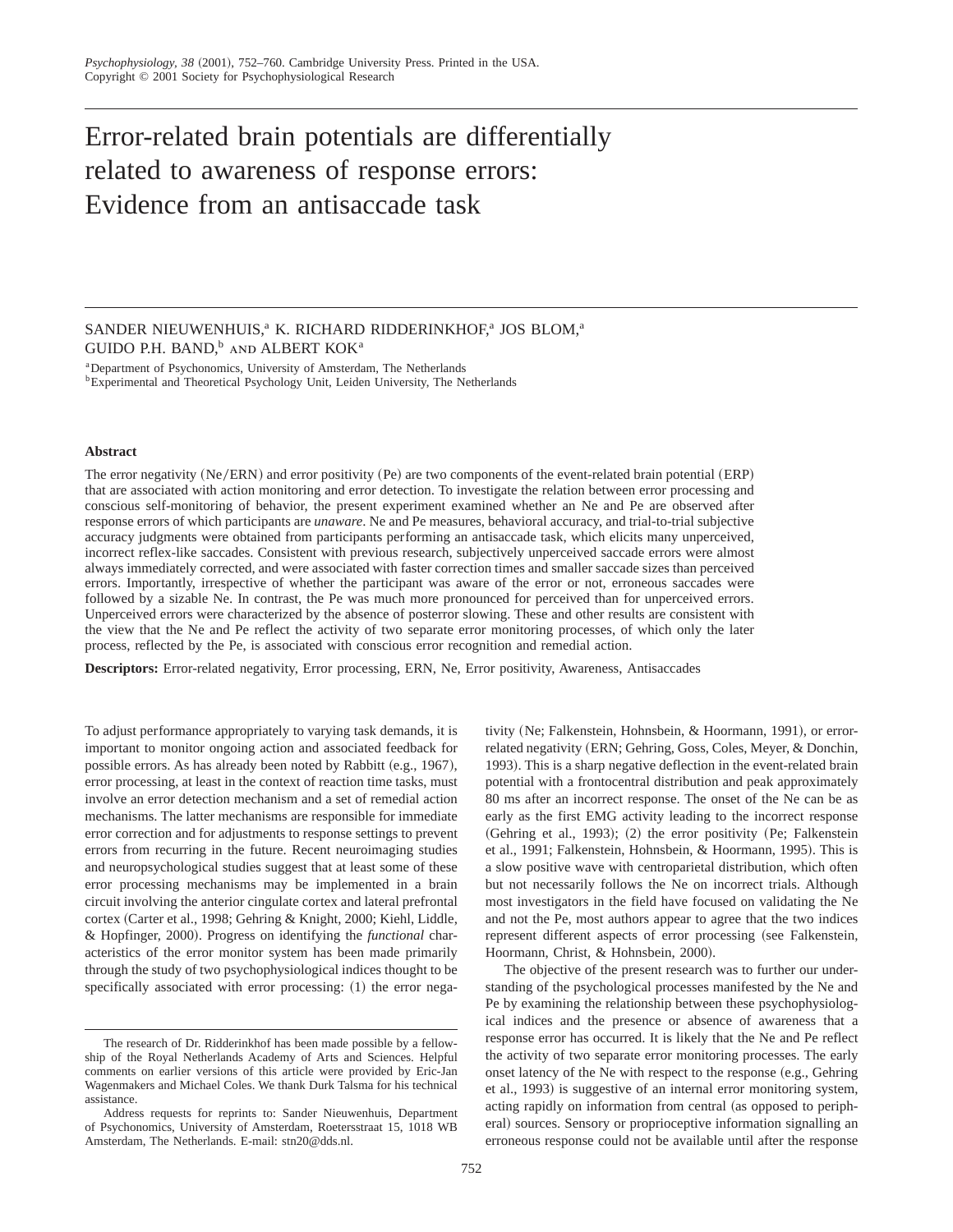has been initiated. In contrast, the timing of the Pe allows for the possibility of a second error monitoring process, which is informed by peripheral (e.g., proprioceptive or reafferent) information indicating that an error has occurred. Note that a distinction between an "internal" and "external" error monitoring loop has often been made in models of motor control (e.g., Cooke & Diggles, 1984). Partly because of their timing with respect to the response, it is well-conceivable that the two error monitoring processes are differentially related to subjective awareness of response errors. For instance, Falkenstein et al.  $(1991)$  have proposed that the early error-related ERP component, the Ne, "reflects a (perhaps unconscious) mismatch between response selection and . . . response execution, whereas the slow wave [i.e., the Pe] reflects the conscious evaluation of the error"  $(p. 454)$ . As we will argue below, there is already some indirect evidence in support of this proposal. In our experiment, the hypothesis that the processes leading to awareness of a response error are associated with the processes manifested by the Pe, but not with those underlying the Ne, was further tested.

Thus far there have been no studies of error-related brain activity that have explicitly distinguished between subjectively perceived and unperceived erroneous responses. The likely reason for this is that in almost all studies of the Ne and Pe, overt response errors have been defined by an inappropriate button press, and participants are typically aware of this type of error. Here we report an experiment in which we obtained error-related ERP components, behavioral accuracy data, and trial-to-trial subjective accuracy judgments from participants performing an antisaccade task. Performance in this type of task shows many inappropriate, reflex-like saccades which are *not* perceived by the participant, even though they are immediately corrected (Kramer, Hahn, Irwin, & Theeuwes, 2000; Mokler & Fischer, 1999; Theeuwes, Kramer, Hahn,  $& Irwin, 1998$ . In the remainder of the introduction, we provide a selective review of empirical data and theory regarding the Ne and Pe (for an extensive review of both components, see Falkenstein et al., 2000). Then, we will discuss the antisaccade task and how it can be employed to investigate awareness of response errors.

## *Error Negativity*

The Ne can be observed in both auditory tasks and visual tasks  $(e.g., Falkenstein et al., 1991)$ , and has been reported after both hand and foot errors (Holroyd, Dien, & Coles, 1998), and after failures to inhibit eye movements in a saccade variant of the Go—No-go paradigm (Van't Ent & Apkarian, 1999). Although there is some evidence that the amplitude of the Ne is related to more conservative response behavior on trials following an error (Gehring et al., 1993), the process reflected by the Ne does not seem to be involved in error correction (e.g., Scheffers, Coles, Bernstein, Gehring, & Donchin, 1996). Indeed, an Ne-like component has also been observed after failures to reach a response deadline (Luu, Flaisch, & Tucker, 2000), which allows no immediate error correction.

The available evidence of the Ne is generally consistent with the proposal (e.g., Bernstein, Scheffers,  $& Coles, 1995$ ; Falkenstein et al., 1991; Scheffers et al., 1996) that the negativity following errors reflects the manifestation of an error detection system that checks actual behavior against an internal goal standard. The output of this error detection system may reflect both the cognitive and emotional significance of a deviation from the anticipated result (see, e.g., Gehring et al., 1993; Kiehl et al., 2000). In choice RT tasks, a representation of the actual response may be formed on

the basis of some "efference copy" of the motor commands sent to the response effectors (see Gehring et al., 1993). A representation of the task-appropriate (goal-directed) response may become available through further processing of the imperative stimulus, beyond that which is used to guide the actual response. These two representations provide the input to the error detection system, whose output signal is some unspecified increasing function of the degree of mismatch between the two representations.

Two lines of evidence have been put forward in support of the proposal that the Ne reflects a mismatch measure as described above. First, there are several studies indicating a positive relation between Ne amplitude and the degree of error. Here, the degree of error refers to the difference between the correct and the incorrect response in terms of temporal (Luu, Flaisch, et al., 2000) or spatial parameters (Bernstein et al., 1995; Scheffers et al., 1996; Van't Ent & Apkarian, 1999; but see Gehring et al., 1993). The second type of evidence comes from studies showing that the Ne amplitude is smaller under circumstances that may be expected to affect the quality of perceptual processing. These circumstances include experimental settings in which participants have to respond under time pressure (Falkenstein, Hohnsbein, Hoormann, & Blanke, 1990; see also Falkenstein et al., 2000), have been deprived of sleep (Scheffers, Humphrey, Stanny, Kramer, & Coles, 1999), or are presented with degraded stimuli (Scheffers  $& Coles, 2000$ ). The argument is that under these circumstances participants are likely to have a compromised representation of the response required by the stimulus. This, in turn, reduces the mismatch with the representation of the actual response in case of an error.

One previous study has paid attention to the relation between the Ne and participants' confidence in the accuracy of their response (Scheffers & Coles, 2000). In this study, participants performed an Eriksen flankers task in which they were required to respond to the identity of one of two briefly presented target letters (H or S). The target letter was surrounded by either four compatible flankers (e.g., SSSSS) or four incompatible flankers (i.e., letters associated with the response of the other hand, e.g., HHSHH). Importantly, the contrast between stimuli and background was reduced in order to induce uncertainty in participants about the presented target. At the end of each trial, participants rated the accuracy of their response on a five-point scale ranging from *sure incorrect* to *sure correct*. The results showed that Ne amplitude varied with the subjectively perceived accuracy of the response, irrespective of its objective accuracy. For example, on a small proportion of correct trials the response was judged to be sure incorrect by the participant, suggesting that the stimulus was misperceived and the given response was not consistent with the incorrect stimulus information. These trials were associated with a large Ne. Likewise, after incorrect responses judged to be sure correct, only a small Ne was observed.

Although these results highlight the consequences of an inaccurate representation of the correct response for the computation of the Ne, it is perhaps not surprising that Ne amplitude was so strictly tied to participants' awareness of response accuracy. Note that both the subjective accuracy ratings and Ne amplitude behaved precisely as what would be predicted from the degree of mismatch between the stimulus information extracted from the actual stimulus display, and the emitted response. The observation rather emphasizes the notion that the Ne system does not react to errors if the information necessary to identify the error is lacking. A related argument applies to the observation by Dehaene, Posner, and Tucker (1994) that an Ne occurs after the incorrect execution of an appropriate motor schema (i.e., a slip), but not after the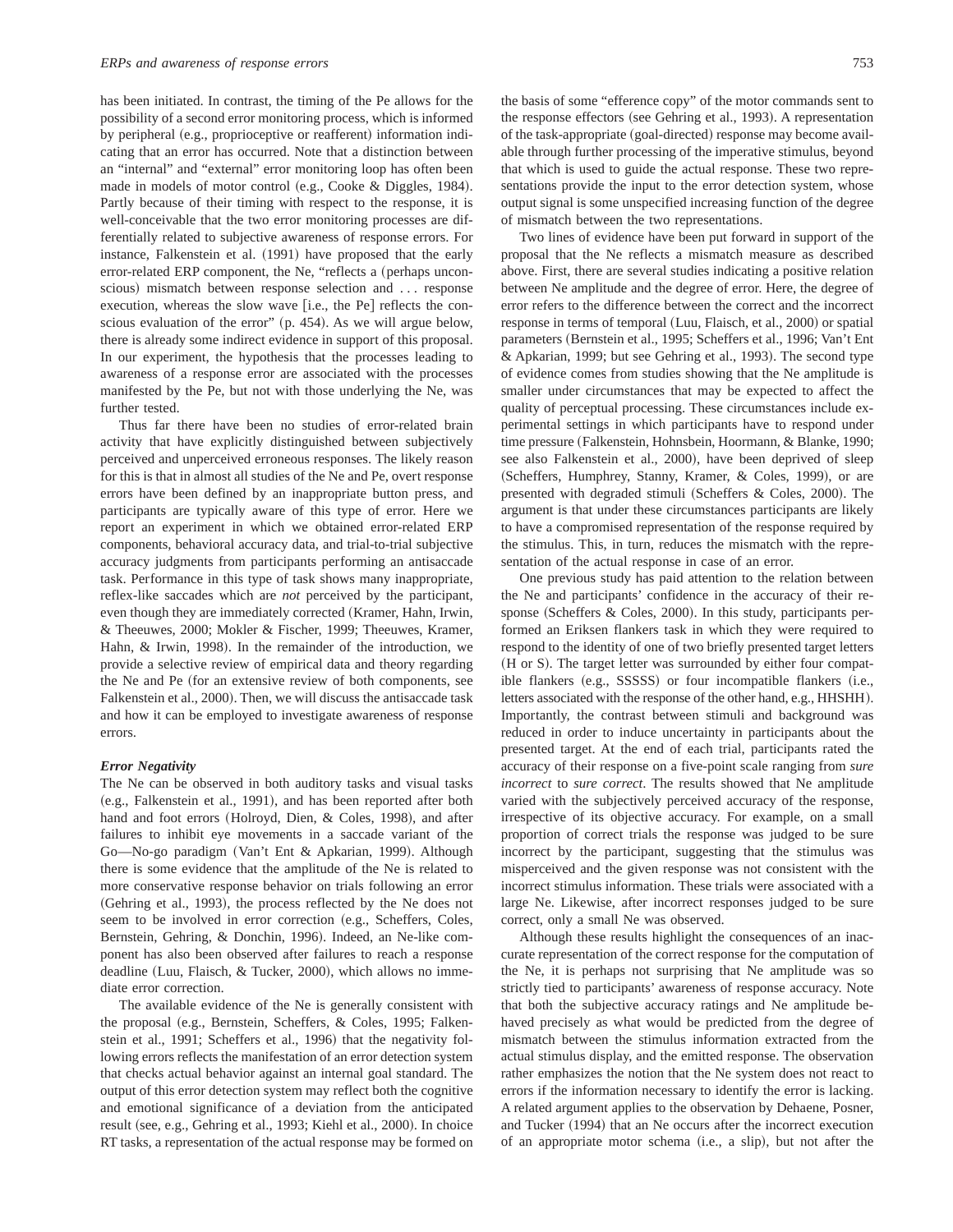correct execution of an inappropriate schema due to failures to retrieve the correct schema (i.e., a mistake). Here the missing information, necessary to identify the error, concerns the correct schema. If we want to examine the relation between error-related brain activity and the awareness of *slips*—the type of error that has been the focus of psychophysiological research on error processing—we need a paradigm in which the Ne system can easily derive a representation of the correct response, but participants are not (always) aware of errors in the execution of this response. Before describing our choice of paradigm, we briefly review the empirical evidence and theoretical notions regarding the Pe.

# *Error Positivity*

The morphology, polarity, and scalp topography of the Pe are similar to those of the P3, a positive slow wave in the stimulusevoked ERP, which is maximal at centroparietal recording sites and peaks at 300 ms or more after task-relevant stimuli. Because of this similarity, Falkenstein et al. (1991; see also Falkenstein et al., 2000; Leuthold & Sommer, 1999) interpreted the Pe as representing a second P3, elicited by the evaluation of the incorrect response. Thus, according to this interpretation, error trials are characterized by two successive P3 components, the first of which is sensitive to stimulus evaluation and the second of which is sensitive to the evaluation of the incorrect response (which is usually a highly task-relevant event).

In contrast, there has been some debate (e.g., Falkenstein et al., 1995) as to whether the Pe might reflect a delayed (component of the) stimulus-evoked P3 complex contributing to the responselocked ERP. However, there are several arguments favoring the hypothesis of an additional P3-like positivity over this latter possibility. First, although the P3 latency may be delayed to some extent on error trials (Donchin, Gratton, Dupree, & Coles, 1988), various reports of Pe latency would imply implausibly large latency shifts of the P3 on these trials (Falkenstein et al., 1991; Kaiser, Barker, Haenschel, Baldeweg, & Gruzelier, 1997; Leuthold & Sommer, 1999). Second, sometimes two positive peaks can be discerned in the stimulus-locked ERP associated with incorrect responses: one in the latency range of the classic, stimulus-evoked P3, and one after the incorrect response (Falkenstein et al., 1991; Leuthold & Sommer, 1999). A particularly convincing demonstration of two successive P3-like positive components on error trials can be found in Luu, Collins, and Tucker (2000). Using grandaverage voltage maps of the scalp, these authors show that the second, error-related positivity has a slightly more anterior distribution than the first positivity, which at the same latency is also present on correct trials, and which is presumably the stimulusevoked P3. Note that, if the Pe reflects a second P3, it will usually overlap to some extent with the stimulus-evoked P3, certainly if the average reaction time of errors is fast, as is the case in many Ne/Pe studies. Third, the Pe appears to be more pronounced in response-locked averages than in stimulus-locked averages (e.g., Falkenstein et al., 1991; Leuthold & Sommer, 1999), suggesting that it is related to the response rather than the stimulus. And fourth, it appears that the Pe and P3 are differentially affected by several empirical conditions (see Falkenstein et al., 1991, 2000; Leuthold  $&$  Sommer, 1999). However, it is not clear to what extent this can be attributed to variable contributions of the stimuluslocked components to the response-locked ERP, due to differences in RT distribution between the empirical conditions. To summarize, the available evidence suggests that an additional, responserelated positivity, the Pe, is present on incorrect response trials.

Several characteristics of the Pe suggest that it is a P3-like wave, which is elicited by the error event.

Not much work has been done to establish the functional significance of the Pe. The Pe has been observed on corrected and uncorrected error trials, as well as on false alarm trials (see Falkenstein et al., 2000). Hence, it has been argued that the Pe cannot be a correlate of an error correction process (Falkenstein et al., 2000). As noted above, an alternative interpretation of the Pe is that it reflects the conscious processing of the error event (Falkenstein et al., 1991, 2000). As such, it may be directly related to the controlled adjustment of response strategies following the recognition of an error, or it may reflect the conscious recognition of the error itself. To our knowledge, the relation between the Pe and indices of response strategy adjustments (e.g., posterror slowing; Rabbitt, 1966) remains to be empirically investigated. However, some evidence suggests a relation between the Pe and conscious error recognition. First, Vidal, Hasbroucq, Grapperon, and Bonnet (2000) have reported that in a two-choice manual response task overt motor errors are followed by an Ne and a Pe. In contrast, trials that were characterized by subthreshold muscle activation of the incorrect hand followed by the appropriate overt response showed a clear Ne but no Pe. It can be argued that a Pe was missing in these trials because subthreshold errors may be less likely to reach awareness, especially if they are followed by a correct button press. Second, Kaiser et al. (1997) examined to what extent the Ne and Pe were sensitive to the effects of hypnosis. Their study focused on errors that were committed by participants performing a simple S-R compatibility task. In a group of participants characterized as highly susceptible to hypnosis, the Pe was essentially abolished under hypnosis as compared to a prehypnosis baseline that showed a clear Pe. Importantly, the Ne was fully unaffected in the hypnosis condition. To the extent that hypnosis can be regarded as a state of altered or lacking consciousness, this result appears nicely compatible with the hypothesis that the Pe is related to the conscious recognition of errors whereas the Ne is not.

#### *The Antisaccade Paradigm*

The antisaccade task (e.g., Hallet, 1978; Nieuwenhuis, Ridderinkhof, De Jong, Kok, & Van der Molen, 2000; Roberts, Hager, & Heron, 1994) provides a suitable laboratory paradigm for the study of overt motor responses that do not reach awareness. In this task, participants are instructed to generate a saccade to the opposite side of a peripheral abrupt onset cue (i.e., an *antisaccade*). Because abrupt onset stimuli are well known to capture the eyes in an automatic fashion (e.g., Theeuwes et al., 1998), correct antisaccade performance requires controlled inhibition of the reflexive saccade towards the abrupt onset cue. A direction error is defined by a saccade in the direction of the cue, even if the eyes are immediately redirected to the opposite location. Despite the task instructions, participants typically make many direction errors in the antisaccade task.

Recently, several authors have reported that participants performing an antisaccade task are often not aware of their direction errors when asked immediately after a trial (Deubel, Mokler, Fischer, & Schneider, 1999; Mokler & Fischer, 1999; for related evidence see Kramer et al., 2000; Theeuwes et al., 1998). This finding is especially surprising because the unperceived direction errors, just as their perceived counterparts, are typically followed by a corrective saccade of approximately twice the size of the initial error. In Mokler and Fischer, for instance, participants were instructed to look to the opposite side of an abrupt onset cue that was presented 4 deg either to the left or to the right from a central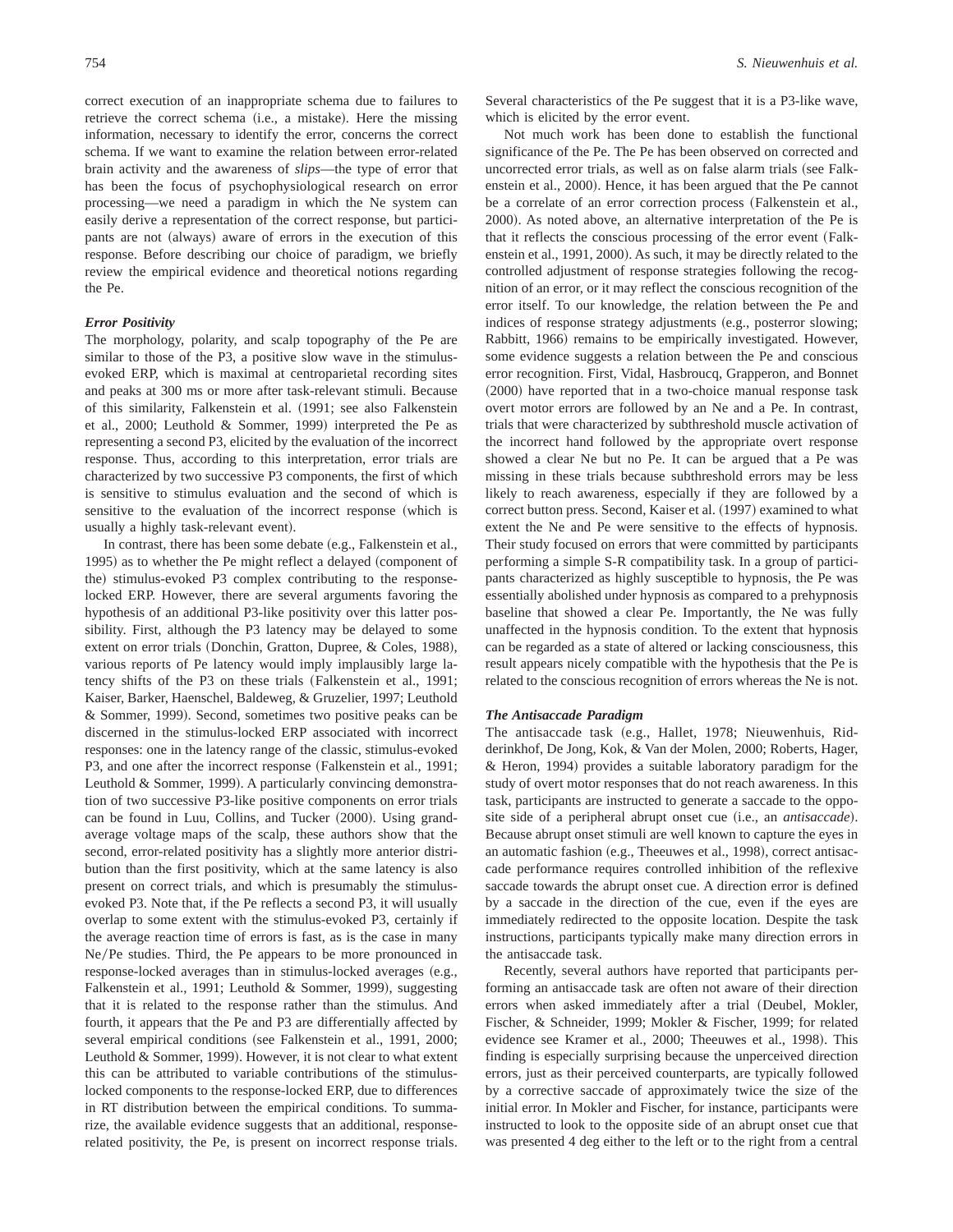fixation point. At the end of each trial, they were to indicate, by means of a button press, whether they believed they had made a direction error. The average percentage of direction errors was 19%, and almost all of them were immediately followed by a large corrective saccade, necessary to redirect the eyes towards the target location. Importantly, of all the direction errors, only 50% were perceived by the participants as such.

If most saccade direction errors are followed by a corrective saccade, why then are they so often not consciously recognized by participants as errors? At this point, it seems reasonable to recall that participants in the studies mentioned above were asked to give their awareness judgments *at the end* of each trial. Thus, in the case of an unperceived error, we cannot be completely certain whether the participant was in fact briefly aware of the error while it was happening. Awareness of an event is used here in a pragmatic sense, that is, in terms of whether information about the event is available for report briefly after it has taken place (Scheffers  $\&$ Coles, 2000, refer to this as "perceived accuracy"). The question, then, is why participants fail to report so many of their errors. From a neurophysiological perspective, it has been argued (see Mokler & Fischer, 1999) that saccade direction errors have a significant chance of remaining unrecognized, because they are generated mostly subcortically (Schiller, 1998). The increased size of the required corrective antisaccade (compared to a direct antisaccade) probably remains unnoticed because voluntary saccades are specified in terms of the desired end position of the eye in the orbit (Mays & Sparks, 1980; Schiller, 1998), which is the same in either case. Another interesting explanation, at the psychological level, is offered in the Discussion.

As in Mokler and Fischer (1999), participants in the present experiment were to judge their antisaccade performance at the end of each trial. The stimulus events and their relative timing are illustrated in Figure 1. Participants were instructed to suppress a reflexive saccade, and to generate a direct antisaccade away from the abrupt onset cue as fast as they could. One second after cue onset, a cross was presented at the target location. At this point, participants were to push a response button if and only if they thought they had moved their eyes in the direction of the cue. To increase the proportion of direction errors, the task design included



**Figure 1.** A: Example of stimulus displays in the present experiment. See text for actual size. B: Relative timing and presentation duration of stimulus events in the present experiment. Time  $t = 0$  ms corresponds to the moment of cue onset. Note that the probability of a precue being presented was 50%.

the following features. First, saccades were required in both the horizontal and the vertical dimension. Increasing the number of possible cue locations from two to four decreases antisaccade performance when locations are positioned along two orthogonal axes (Delaney & Roberts, 1999). Second, a gap of 200 ms was introduced between fixation point offset and cue onset. This feature is well known to increase error rates in the antisaccade task (e.g., Munoz, Broughton, Goldring, & Armstrong, 1998). A third feature included to increase the error rates was the use of a precue  $(in approximately 50\% of the trials, to prevent habituation; e.g.,)$ Fischer & Weber, 1996), validly indicating the target location on each presentation.<sup>1</sup>

Thus, the antisaccade paradigm permitted the study of errorrelated brain activity in an experimental setting in which  $(a)$  participants were always aware of the *required* response, as indicated by the rapid correction of both perceived and unperceived direction errors; (b) at some level in the participants' information processing system there was information about the *actual* incorrect response (This seems trivial because the system produces that response itself.); and (c) participants were often not aware of response errors. If the monitoring processes manifested by the Ne and Pe are related to the processes associated with participants' subjective identification of errors, then the associated components should be substantially affected after saccade direction errors that were not recognized by participants as such. More specifically, in line with previous empirical (Kaiser et al., 1997; Vidal et al., 2000) and theoretical (Falkenstein et al., 1991; 2000) contributions to the literature, we expected that awareness of response errors would significantly correlate with Pe measures but not with Ne measures.

#### **Method**

## *Participants*

Fifteen undergraduate students (12 women) from the University of Amsterdam participated in this experiment. The participants, ranging in age from 18 to 23 years, received course credit for their participation. Three participants were replaced because their proportion of perceived or unperceived errors in the relevant (horizontal; see Data Analysis section) dimension was smaller than 2.5%.

# *Stimuli*

Stimuli were presented on a black computer screen (see Figure 1A). The fixation display consisted of a white fixation dot, subtending 0.6 deg, surrounded by four yellow square outlines, each subtending 3.4 deg, that were symmetrically positioned above, below, to the left and right of fixation. The visual angle between fixation and the center of each square was 10 deg. The precue consisted of the brief thickening of one of the outlines. The cue consisted of a white circle, subtending 1.2 deg, and was presented in the center of a square. The "target" consisted of a white cross filling one of the squares.

## *Design and Procedure*

The experiment involved one session that lasted approximately 1.5 hr. After having received 50 trials of practice with the task,

<sup>&</sup>lt;sup>1</sup>The exact mechanism by which valid precues increase error rates is as yet unknown. Fischer and Weber (1996) propose that the orienting mechanism has an automatic tendency to orient away from stimuli when trained in an antisaccade setting. This automatic tendency is detrimental to performance when a valid precue is presented.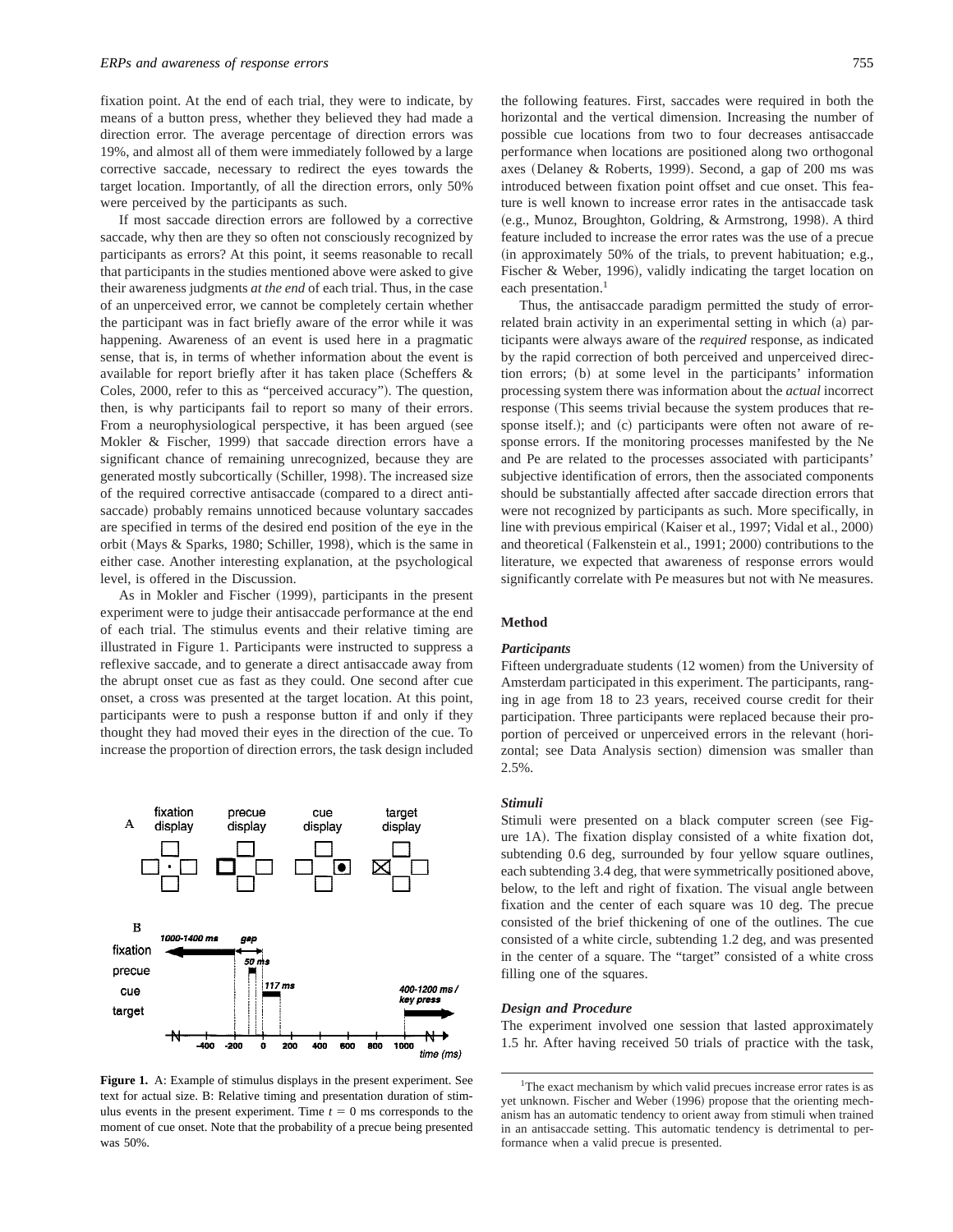participants entered the experimental phase, which consisted of eight blocks of 100 trials. The order of cue locations was randomly determined for each new block. Cue location could be either above, below, to the left or to the right of fixation  $(10, 10, 40, 40)$ trials per block, respectively; see below for a justification). The probability of a precue being presented was 50% on each trial.

The temporal order of stimulus events is illustrated in Figure 1B. Participants received instructions to direct their eyes at fixation at the start of each trial. After a random duration of 1,000–1,400 ms the fixation point disappeared and, after a gap period of 200 ms, the cue was presented for 117 ms. In case a precue was presented, the outline opposite to the cue was brightened for 50 ms, starting 100 ms before cue onset. Participants were instructed to move their eyes to the target location as soon as possible after cue onset. After an interval of 1,000 ms, starting at cue onset, the cross was displayed until the space bar was pressed (indicating a perceived error), with a minimum of 400 ms (because of the feedback function of the cross—"this is where your eyes should be now") and a maximum of  $1,250$  ms (in case of no key press), after which the next trial began. Participants were instructed to press the space bar if, and only if, they thought they had moved their eyes in the direction of the cue. To prevent hand movements during the cue-target interval, it was emphasized that possible key presses had to be made while the cross was visible. Finally, a rest break of 10 min was allowed halfway through the experiment.

# *Psychophysiological Recording*

Recordings of the electroencephalogram (EEG) were made from Fz, Cz, and Pz, using an ECI electrocap, and were referenced to the activity recorded at an electrode on the left earlobe. The electrooculogram (EOG) was recorded from tin electrodes placed above and below the left eye (vertical EOG) and from electrodes lateral to each eye (horizontal EOG). A ground electrode was positioned on the forehead. All electrode impedances were below 10 k $\Omega$ . The EEG and EOG signals were amplified using a Nihon-Kohden system with a time constant set to 5 s and a low-pass filter of 35 Hz. The signals were digitized with a sample rate of 500 Hz. Single trial epochs with a duration of  $2,048$  ms (including a 250-ms prestimulus baseline) were extracted off-line.

Eye movements were recorded with an infrared-based iView eye tracker (SMI) with 50-Hz temporal resolution and a  $< 0.1$  deg spatial resolution. The head was stabilized by means of a chin rest, which was located 48 cm from the monitor. Before the start of each experimental block, participants fixated three series of five calibration targets that were presented on the screen, one at a time and in the shape of a plus symbol. The iView system was calibrated using standard techniques involving the computation of the linear regression of target location on the average eye position signal.

#### *Data Analysis*

The single trial EEG signals were corrected for vertical EOG artifacts, using the algorithm described by Woestenburg, Verbaten and Slangen (1983). The method for dealing with horizontal EOG artifacts is described in a subsequent section. Then, for each participant and each condition, the EEG epochs were averaged in order to obtain event-related potential waveforms that were timelocked with respect to the eye movement onset on each trial. Measures of the Ne amplitude and Pe amplitude were derived from the average individual difference waveforms (perceived errors minus correct, and unperceived errors minus correct). The Ne amplitude was defined as the difference between the most negative

peak of the difference signal from 0 to 150 ms after saccade onset and the most positive peak in the 150 ms preceding saccade onset. The Pe amplitude was defined as the average amplitude of the difference signal in a window from 200 to 400 ms after saccade onset, relative to the average amplitude in a window from 100 to 60 ms preceding saccade onset. The latter window was chosen to ensure that it preceded the first saccade-related activity, as recorded at the horizontal EOG electrodes.

From the eye movement data, several dependent measures were determined off-line. A saccade onset was detected if the velocity signal exceeded  $25 \text{ deg/s}$ . Saccadic reaction times  $(SRTs)$  were defined as the time between the onset of the cue and the detected saccade onset. Direction errors were limited to those trials in which the first saccade was in the direction of the cue. Corrective saccades were defined as those saccades that followed a direction error and were opposite in sign from the erratic saccade. Finally, saccadic correction time was defined as the time between the onset of the direction error and the onset of the corrective saccade (using the same velocity criterion for the corrective saccade). If a key press by the participant was recorded after a direction error, the trial was classified as a perceived error. The other direction errors were classified as unperceived. A correct eye movement followed by a key press was classified as false alarm.

The following trials were not included in the analyses:  $(a)$  trials that required a saccade in the vertical dimension (one-fifth of all trials). Note that the vertical saccade dimension was only included in the design in order to increase the overall error rate. These trials were discarded from the analyses because the EOG activity associated with vertical eye movements produces too much artifact in the EEG signals. (b) Trials on which the initial saccade was erroneously in the vertical dimension.  $(c)$  Trials on which no eye movement was detected. (d) Trials with SRTs shorter than 80 ms (anticipations) or with SRTs longer than 600 ms. Trials with long SRTs could not be used because an epoch of 400 ms after the response was needed for the computation of the Ne and the Pe.  $(e)$  Trials with recording artifacts. For reasons b–e, roughly 10% of the experimental trials (those requiring a horizontal saccade) were discarded.

Analysis of variance (ANOVA) with repeated measures was employed to assess the experimental effects on SRT, saccade size, saccadic correction time (after direction errors), Ne amplitude, and Pe amplitude. The variables in the ANOVA design were electrode site (for the psychophysiological measures), and trial type (correct, perceived error, unperceived error).

## **Results**

# *Performance Data*

Table 1 shows mean values of the eye movement indices for correct antisaccades, perceived errors, and unperceived to errors. No systematic differences were found between leftward and rightward saccades, so these were pooled together. The main statistical analyses yielded the following results. First, the percentage of unperceived errors was reliably larger than the percentage of perceived errors,  $F(1,14) = 5.2$ ,  $p < .05$ . The majority of the perceived errors  $(M = 85\%, SE = 4\%)$  and of the unperceived errors  $(M = 79\%, SE = 3\%)$  were made on trials with a precue. Because for many participants there were not sufficient errors on trials without a precue to compute reliable averages of behavioral and electrophysiological data, the factor Precue (present/absent) was not included in any of the statistical analyses. Second, correct antisaccades and the two types of errors reliably differed with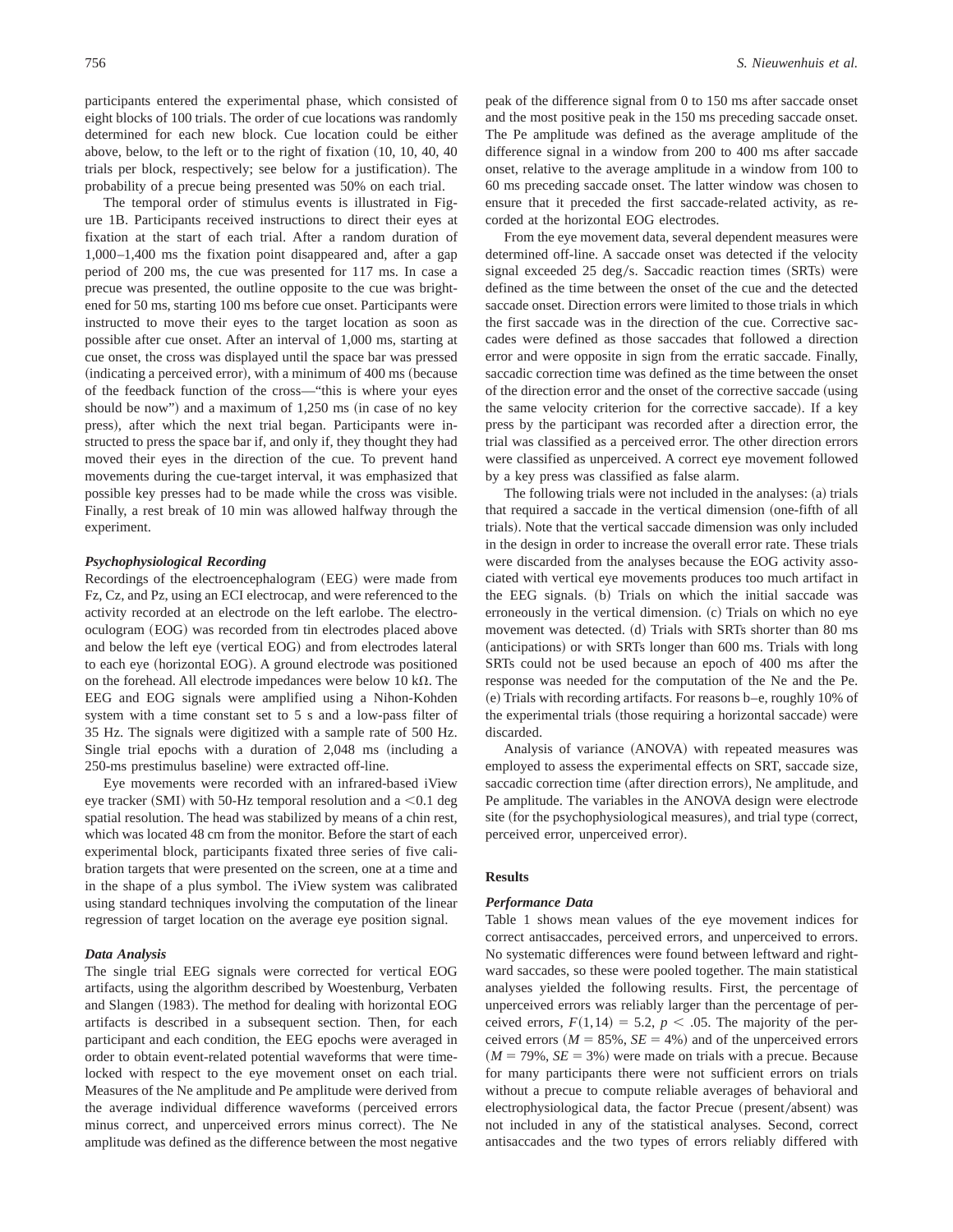**Table 1.** *Summary of Performance Data: Percentage of Trials, Saccade Size, Saccadic Reaction Time (SRT), and Saccadic Correction Time as a Function of Trial Type*

| Trial type         | % Trials | <b>Size</b><br>(deg visual)<br>angle) | <b>SRT</b><br>(ms) | Correction<br>time<br>(ms) |
|--------------------|----------|---------------------------------------|--------------------|----------------------------|
| Correct            |          |                                       |                    |                            |
| M                  | 79.9     | 9.8                                   | 323                | N/A                        |
| SD                 | (9.5)    | (0.8)                                 | (52)               | N/A                        |
| Perceived errors   |          |                                       |                    |                            |
| M                  | 7.4      | 8.7                                   | 194                | 314                        |
| SD                 | (3.3)    | (0.7)                                 | (54)               | (86)                       |
| Unperceived errors |          |                                       |                    |                            |
| M                  | 11.2     | 7.8                                   | 200                | 200                        |
| SD                 | (7.1)    | (0.7)                                 | (46)               | (64)                       |

*Note:* 1.5% of the trials were categorized as false alarms.

respect to the size of the saccade,  $F(2,28) = 86.8, p < .001$ . Pairwise comparisons indicated that the correct antisaccades were reliably larger than the two types of error saccades, both  $p$ 's < .001, and that perceived error saccades were larger than unperceived error saccades,  $p < .001$ . Third, the main effect of trial type on SRT was reliable,  $F(2,28) = 162.3$ ,  $p < .001$ . Perceived and unperceived errors were associated with essentially equal SRTs, and were initiated much faster than correct antisaccades. Finally, virtually all errors (approximately 97%) were followed by a corrective saccade. However, unperceived errors were corrected reliably faster than perceived errors,  $F(1,14) = 29.3$ ,  $p < .001$ . Importantly, the mean percentage of false alarms  $(1.5\%)$  was very small, indicating that participants very rarely reported an error when in fact they had made a correct antisaccade.

Figure 2 presents the scatterplots of the correction times versus the error size for perceived and unperceived errors separately. Note that the saccade size and correction time values associated with the two types of errors show a large overlap in terms of their distributions. The finding that perceived errors are, on average, corrected more slowly is due to a relatively more pronounced slow tail of the distribution. Likewise, the finding that unperceived errors are, on average, smaller in size is due to a relatively high number of saccades of very small size.

#### *Psychophysiological Data*

The analysis needed to evaluate the relationship between awareness of a response error and the error-related ERP components consisted of several steps. First, before deriving individual responselocked waveforms in each of the conditions, we selected a subset of the correct trials with SRTs matching the SRTs of the incorrect trials. Otherwise, any differences between response-locked waveforms of correct and error trials could be attributed to different contributions of the stimulus-related ERP activity overlapping the response-locked ERP activity (see, e.g., Gehring et al., 1993; Scheffers et al., 1996). Thus, to equalize the mean RT of the correct and incorrect trials, correct trials were selected if their SRT was equal to or faster than the SRT associated with the 10th fastest percentile of the SRT distribution. Averaged across participants, the resulting subset of correct trials was comparable with the two types of error trials with respect to both SRT ( $M = 214$  ms,  $SD =$  $50 \text{ ms}$ ) and number of trials  $(10.6\% \text{ of the overall set of included})$ trials). In a second step, we computed the response-locked wave-



Figure 2. Scatterplots including all observations of correction time (i.e., the time between the onsets of the direction error and the corrective saccade) versus saccade size for perceived direction errors (upper panel) and unperceived direction errors (lower panel). Note that the cue was presented at 10 deg from fixation.

forms in each of the conditions of interest for leftward and rightward saccades separately. Figure 3 depicts the grand-average horizontal EOG waveforms associated with leftward and rightward saccades. Note that the EOG patterns reflect the differences between the three trial types in correction time, as reported above. Subsequently, we averaged each of the response-locked wave-



**Figure 3.** Response-locked horizontal EOG waveforms for leftward and rightward correct antisaccades, perceived direction errors, and unperceived direction errors.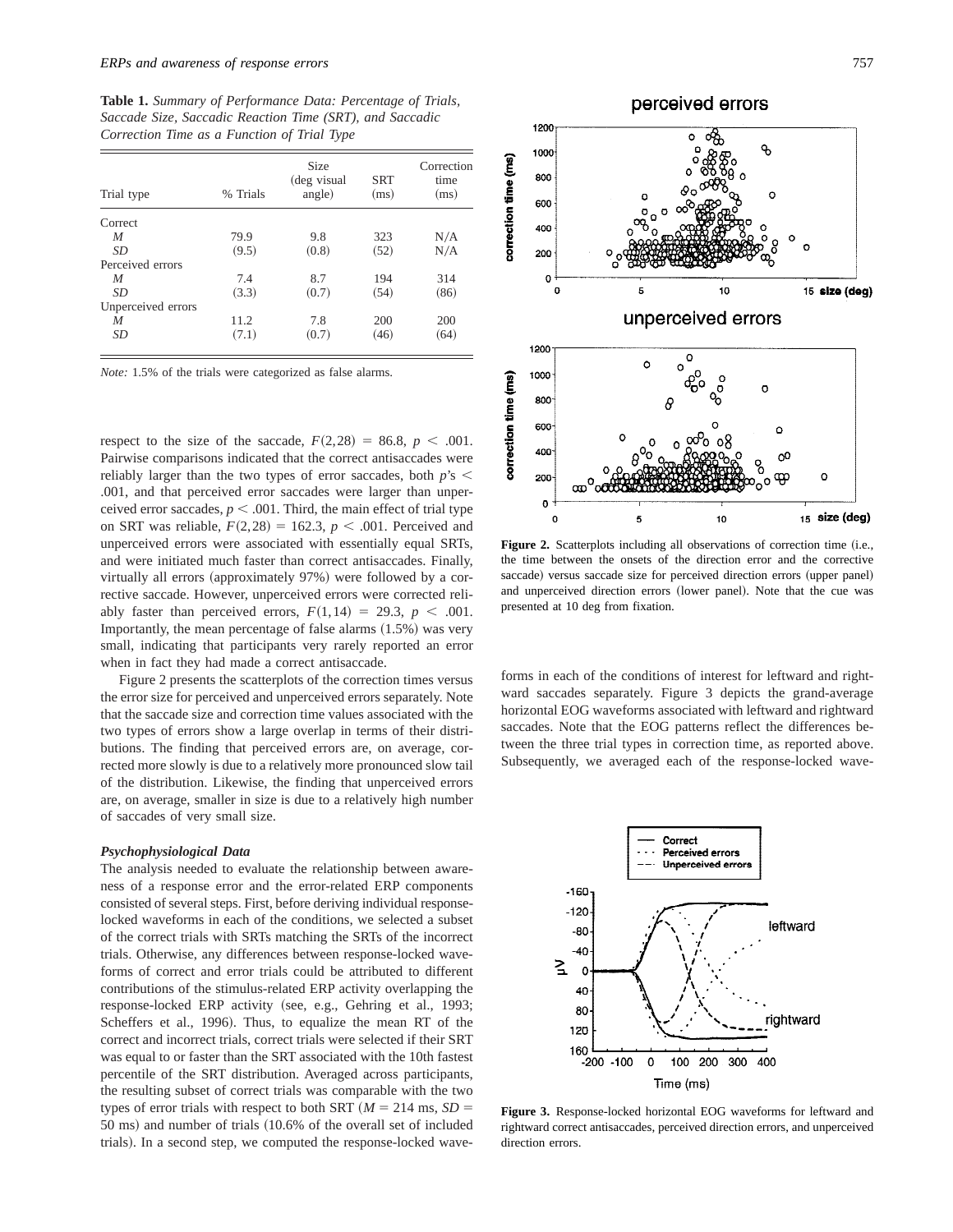

**Figure 4.** A: Original, grand-average response-locked ERP waveforms for each trial type. B: Grand-average response-locked ERP difference waveforms for (perceived errors minus correct) and (unperceived errors minus correct).

forms across saccade direction. Importantly, as can be inferred from Figure 3, the resulting EOG waveforms were essentially flat. Hence, their contribution to the newly obtained response-locked waveforms (averaged across saccade direction) must be negligible. Indeed, within the plotted time interval  $[-200 \text{ ms}, 400 \text{ ms}]$  all three EOG waveforms remained within the range  $[-25 \mu V, 25 \mu V]$ .

Figure 4A presents grand-average response-locked ERPs associated with the three midline electrodes for SRT-matched correct trials, perceived errors, and unperceived errors. Figure 4B presents the grand-average difference waveforms (perceived errors-correct) and (unperceived errors-correct). Importantly, as is evident from Figures 4A and 4B, a clear negative deflection is elicited on *both* perceived and unperceived error trials. These deflections appear to start at approximately the time of onset of the "incorrect" EOG activity (cf. Gehring et al., 1993) and peak about 80 ms later. The morphology and latency of these negative waves correspond to those of the Ne reported in previous studies (e.g., Scheffers  $\&$ Coles, 2000; Van't Ent & Apkarian, 1999). An ANOVA on the Ne amplitudes of the individual difference waveforms<sup>2</sup> revealed a highly significant Ne following errors,  $F(1,14) = 72.6$ ,  $p < .001$ ,

which did not differ across electrode site,  $F \leq 1$ . Importantly, there was no reliable difference between the Ne amplitudes for perceived and unperceived errors,  $F(1,14) = 1.3$ ,  $p = .28$ . Also, the interaction between trial type and electrode site was not significant,  $F < 1$ .

Although perceived and unperceived errors did not differ with respect to the Ne, Figures 4A and 4B show that the subsequent positivity was notably different for the two types of errors. The perceived errors were associated with a prominent slow positive wave, which, as can be seen in Figure 4A, overlapped with the trailing slope of a preceding slow positive wave (probably the stimulus-evoked P3), and which we believe to be the Pe. In contrast, on unperceived error trials this additional positivity was much smaller, and most clearly so on Fz and Cz. An ANOVA on the Pe amplitudes of the individual difference waveforms revealed a significant Pe when averaged across perceived and unperceived errors,  $F(1,14) = 19.2$ ,  $p < .001$ . The main effect of electrode site was not significant,  $F(2,28) = 1.4$ ,  $p = .26$ . Importantly, the main effect of trial type was highly reliable,  $F(1,14) = 14.7$ ,  $p < .003$ , indicating that the Pe was larger on perceived error trials. Although the effect of trial type appeared to differ substantially between the three electrode sites, the interaction was only marginally significant,  $F(2,28) = 4.1, p = .06$ .

# *Posterror Slowing*

To determine whether the Ne or Pe on incorrect trials was related to some form of remedial action associated with the prevention of future errors, we performed an additional analysis focusing on the degree of posterror slowing (e.g., Rabbitt, 1966; 1967) of correct SRT after perceived and unperceived errors. This analysis involved a comparison between SRT on correct trials immediately following perceived errors and correct trials immediately following unperceived errors. If, as has been hypothesized (Rabbitt, 1966), posterror slowing is an intentionally controlled process, one would expect no slowing of SRT after unperceived errors. If indeed this were the case, and given that Ne amplitude was similar for perceived and unperceived errors, this would argue against the involvement of the Ne system in this aspect of remedial action (cf. Gehring et al., 1993). The analysis showed that, indeed, perceived errors were associated with substantial posterror slowing  $(SRT = 349 \text{ ms}; \text{recall that overall correct SRT was } 323 \text{ ms}$ ), whereas there was no slowing on correct trials following unperceived errors  $(SRT = 321 \text{ ms})$ . An ANOVA revealed a significant effect of trial type (perceived vs. unperceived errors) on posterror SRT,  $F(1,14) = 11.9, p < .005$ .

# **Discussion**

The present study examined the relation between error processing, as reflected by the Ne and Pe, and conscious self-monitoring of behavior. To this end, we investigated error-related brain activity using a variant of the antisaccade paradigm. As expected, participants made many reflex-like eye-movement errors, many of which remained unperceived. The eye-movement data showed the same patterns of results as those reported by Mokler and Fischer (1999). 2The reported statistical analyses of Ne and Pe amplitudes were per- On average, perceived and unperceived direction errors showed

formed on the difference waves rather than, as is usually recommendable, on the original waveforms, because the shape of the waveforms for correct trials (see Figure 4A) did not allow the detection of a negative peak in the Ne latency range. Although under some conditions difference waveforms may distort the spatial and temporal structure of the original waveforms, an additional analysis on the original waveforms (perceived vs. unperceived for the Ne, all three trial types for the Pe) yielded the same pattern of results

as the analysis on the difference waveforms. In addition, pairwise comparisons indicated that, though strongly reduced compared to perceived error trials, the Pe on unperceived error trials was nevertheless marginally significant compared to the positivity on correct trials,  $F(1,14) = 4.7$ ,  $p =$ .047.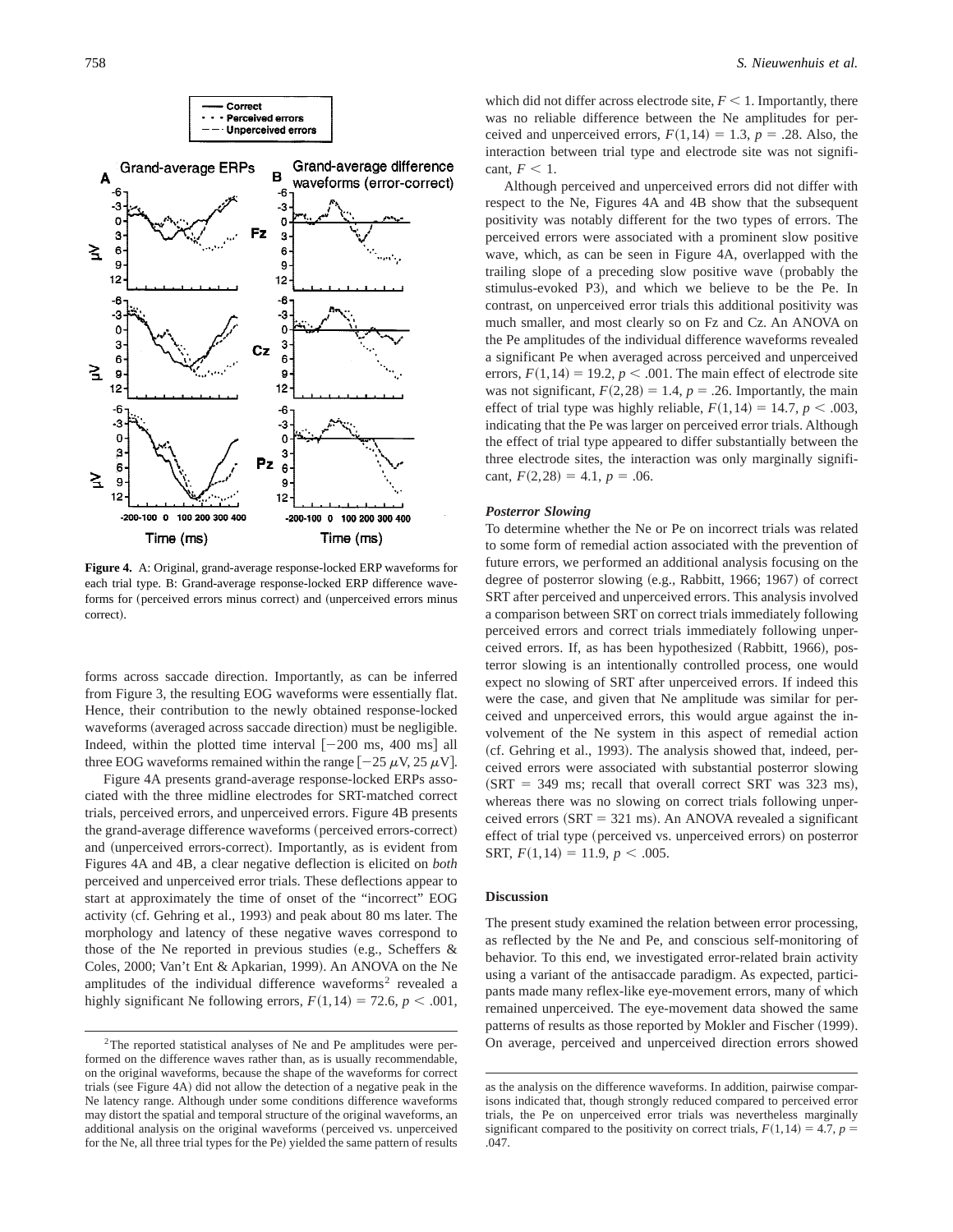similar onset latencies, but unperceived direction errors were smaller in size and were corrected faster than perceived direction errors despite a large overlap in distributions. A possible explanation for these results will be given below. Here, it suffices to note that apparently the two classes of errors differed in some aspects other than their accessibility for subjective report. This, in combination with the low false alarm rate, suggests that participants identified errors according to some meaningful, physical criterion, although it is not yet known what this criterion is.<sup>3</sup>

Our psychophysiological results provide the first demonstration of an Ne and Pe after saccade direction errors or *errors of choice* in the oculomotor domain. In a recent study, Van't Ent and Apkarian ~1999! already reported an Ne after No-go saccade errors or *errors of action*. These findings further emphasize the notion of a generic error-processing system that acts irrespective of response modality (Holroyd et al., 1998), and type of error (Scheffers et al., 1996). Most importantly, we observed a substantial Ne after both perceived and unperceived errors. Indeed, if anything, the amplitude of the Ne on unperceived error trials was underestimated rather than overestimated, because error size (which was relatively smaller for unperceived error saccades) has previously been found to vary positively with Ne amplitude (Bernstein et al., 1995; Scheffers et al., 1996; Van't Ent & Apkarian, 1999; but see Gehring et al., 1993). In contrast, the Pe, though clearly present on perceived error trials, was remarkably reduced on unperceived error trials. Interestingly, unperceived error trials were also characterized by the absence of posterror slowing, which is an important manifestation of remedial action following errors (Rabbitt, 1966, 1967).

With regard to the Ne, the present results indicate that the processes that lead to the Ne and those that lead to awareness of the error do not necessarily have access to the same information (cf. Scheffers  $& Coles, 2000$ ). More specifically, it appears that a representation of the actual response, needed for the computation of the Ne, can be derived from the subcortical structures that are involved in saccade programming (e.g., Schiller, 1998), but whose activity often escapes awareness. Note that previous Ne experiments, which have used manual responses, must have involved erroneous motor commands generated at the level of the motor cortex. In addition, because the Ne was fully intact on unperceived error trials, the absence of posterror slowing after these errors argues against the involvement of the Ne monitoring system in this manifestation of remedial action. A dissociation between Ne activity and some aspects of remedial action was also reported by Gehring and Knight (2000), who studied the effects of lateral prefrontal damage on error monitoring. It is not clear how Gehring et al.'s (1993) report of a significant, positive relation between Ne amplitude and correct RT on the next trial can be reconciled with these results. A plausible possibility is that the amount of remedial action and Ne amplitude are not directly related, but were jointly influenced by a third, hidden variable in the study by Gehring and colleagues.

Regarding the Pe, the present findings are nicely in line with the idea that the error positivity manifests the conscious recognition of an error, and that this is reflected in a P3-like wave elicited by the error event (see Falkenstein et al., 1991, 2000; Leuthold & Sommer, 1999). That is, on those trials on which participants were not aware of a direction error, the Pe was strongly reduced. The residual error-related positivity on these trials can be argued to emanate from trials on which participants were only partially aware of an error but decided not to report it. Although the finding that posterror slowing and Pe amplitude covaried in a meaningful way does not necessarily imply a causal relation between the two, it is certainly *consistent* with another hypothesis raised by Falkenstein et al.  $(2000)$ , namely that the Pe reflects the adjustment of response settings after errors. One way to test this hypothesis more firmly would be to compute the within-subjects correlation between Pe amplitude and the degree of posterror slowing or the probability of an error on the subsequent trial.

Given the finding that perceived and unperceived errors differed significantly with respect to saccade size and correction time (see also Mokler  $&$  Fischer, 1999), one may ask whether the presence or absence of awareness was perhaps directly related to one of these variables. More specifically, unperceived erroneous saccades may have remained unrecognized because of their short size, or, alternatively, because they were corrected so rapidly. However, both of these explanations seem inadequate when the large overlap between the distributions of these variables of both types of errors is regarded (see Figure 2). This amount of overlap suggests that the presence or absence of awareness cannot be a simple, deterministic function of size or correction time. Recently, some authors (Deubel et al., 1999; Mokler & Fischer, 1999) have proposed that awareness depends on whether covert attention accompanies the eyes to the incorrect location or moves to the correct location at once. If attention accompanies the eyes to the correct location, then the error is recognized as such. In contrast, if attention moves directly to the correct location while the eyes go in the opposite direction, then the subjects' phenomenal experience is that of a correct saccade being made, whereas in reality the eyes arrive at the correct location with a relatively long delay. According to this view, the correction times of perceived errors are increased because it takes more time to redirect both the eyes and covert attention to the correct location than it takes to redirect the eyes alone, as in the case of unperceived errors. It is not clear how this view explains the differences in saccade size between the two types of errors. Interestingly, some initial evidence for this "attention hypothesis" has recently been reported by Deubel et al.

We conclude that our results support the existence of two error monitoring processes. At a very early stage, which is reflected by the Ne, incorrect motor commands generated at both the cortical level and subcortical level are detected via a central processing pathway. This error detection process operates independently of conscious error perception, and is not directly involved in remedial action. A later error monitoring process, reflected by the Pe, is strongly associated with awareness of the occurrence of the actual (erroneous) response. We hypothesize that the input to the system operating at this stage may be formed by peripheral  $(e.g.,$  proprioceptive or reafferent) feedback about the response. The present results also suggest that the system underlying the Pe may be related to or may implement itself a remedial action mechanism. Of course, if the view that the Pe and stimulus-evoked P3 are different manifestations of the same biological and/or functional system turns out to be true, then the Pe will eventually have to be interpreted in terms of a broader theory of P3-related brain activity. Importantly, the present view can explain why an intact Ne but no Pe was observed after subthreshold motor errors by Vidal et al.  $(2000)$ . Depending on one's theory of hypnosis, it also presents a

<sup>&</sup>lt;sup>3</sup>However, we do not claim that the resulting classes of errors were necessarily homogenous in the sense that one class consisted only of errors of which participants were *fully* aware, and the other class consisted only of trials of which participants were *fully* unaware. Because of its binary character, the required classification was rather too crude to capture possible subtleties in participants' confidence about the correctness of their response.